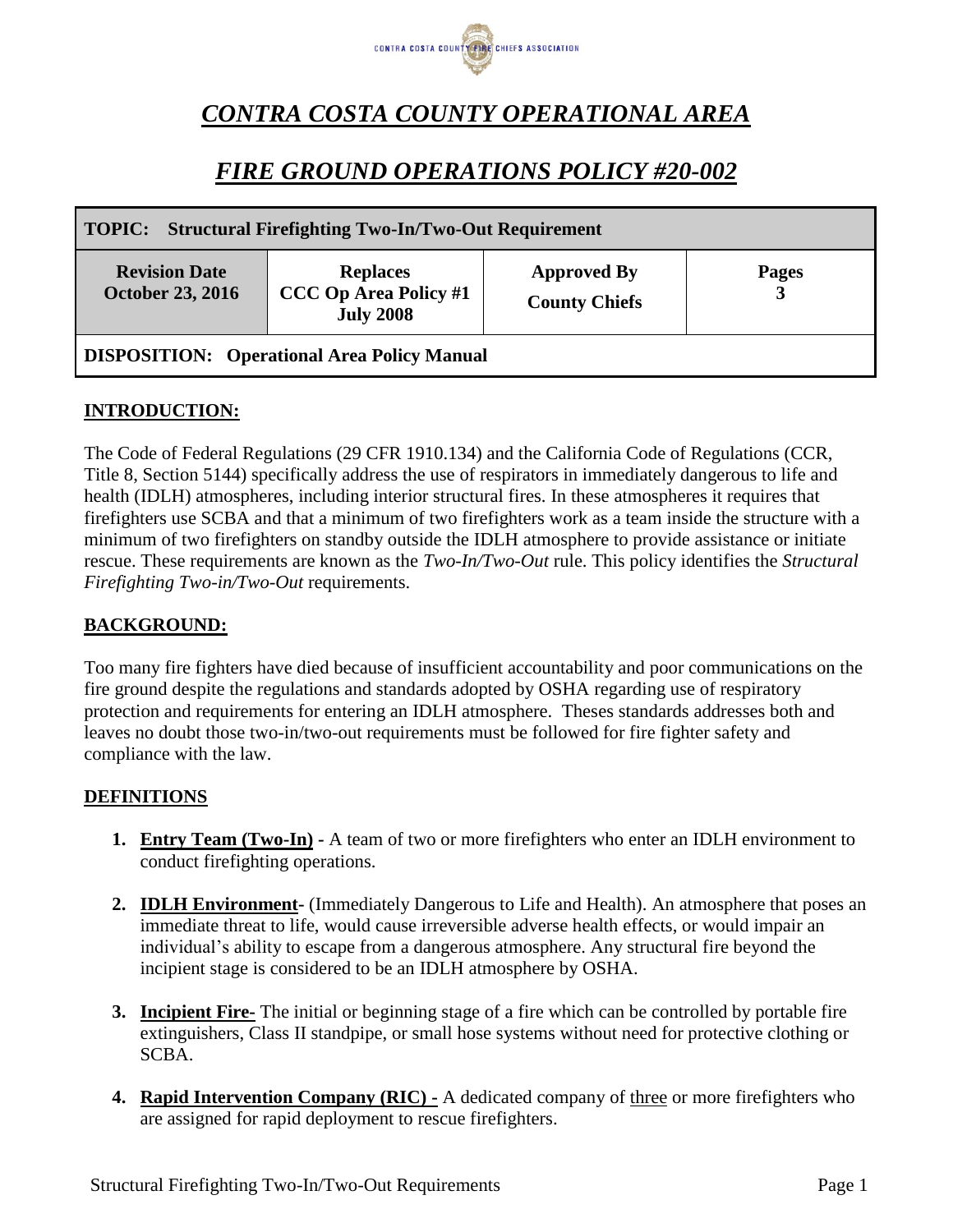

**5. Two-Out Team (Two-Out**)- A team of two firefighters present outside the IDLH atmosphere in the initial stage of a structural fire attack; required to be established prior to interior operations by the Entry Team in an IDLH atmosphere. The Two-Out Team must be properly equipped to initiate rescue.

### **POLICY:**

Anytime personnel enter an IDLH environment, there shall be two or more firefighters working together as the entry team. Before an entry team enters into an IDLH environment there shall be at least two (2) firefighters, wearing full PPE for the incident with SCBA, positioned outside the IDLH atmosphere serving as the two-out team.

#### **PROCEDURE:**

#### **A. IDLH Entry**

- **1.** All firefighters entering an IDHL environment shall wear the appropriate PPE for the incident and SCBA.
- **2.** No firefighter shall be left alone in an IDLH environment. Any entry team or company working in an IDLH environment shall leave the IDLH environment together as a team or company.
- **3.** Entry Team firefighters shall maintain voice, physical or visual contact between each other at all times when in an IDLH environment. Radio communication shall not be used as the primary method of communicating between Entry Team members.
- **4.** Each Entry Team firefighter shall have a portable radio that shall be set on the designated tactical frequency for the incident.

#### **B. Two-Out Team**

- **1.** The Incident Commander shall designate the Two-out Team and communicate this to the Communications Center and other responding companies. This radio designation will be called the Two-Out team. (e.g. "Con Fire, Engine 4 is the Two-Out Team").
- **2.** At least one member of the Two-Out Team shall be responsible for maintaining an awareness of the Entry Team(s) and their operations while operating in an IDLH.
- **3.** At least one member of the Two-Out Team shall remain in radio, visual, voice, or lifeline communications with the Entry Team(s) at all times when they are in an IDLH atmosphere.
- **4.** Two-Out Team personnel shall have a portable radio and monitor the assigned tactical channel(s), and dispatch channel.
- **5.** One member of the Two-Out Team is permitted to perform other tasks such as control of utilities, safety ladders, deployment of hose lines, or simple forcible entry. However, at no time will that task if abandoned place other firefighters at additional risk if rescue or other assistance is needed.